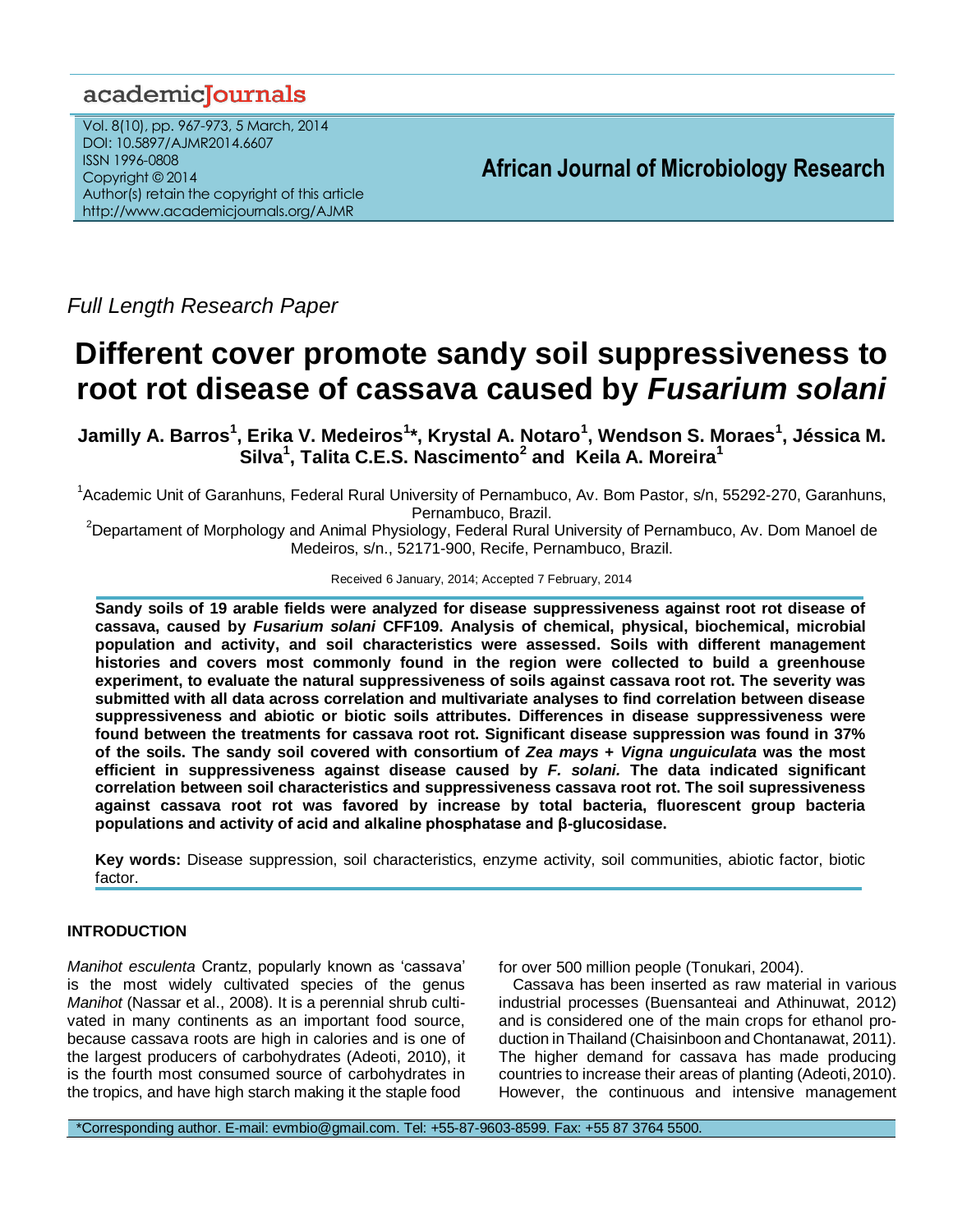practices, with few attentions from producers with regard to sanitary and physiological quality of cuttings used (Fukuda, 1991), occurrence of diseases, among others, this crop has shownlowlevelsof productivity.

The root rot has been responsible for major losses in cassava production. In Brazil, the second largest producer in the world, the fungi that cause root rot of cassava are mainly *Phytophthora* spp. and *Fusarium solani* which account for 30 and 70% losses, respectively (Fukuda, 1991).

*F. solani* can survive in plant debris or in the soil through resistance structures as chlamydospores for a long time (Hasanzade et al., 2008), or in the form of spores or mycelium infected or dead tissue. As control is difficult and handling with chemicals is expensive and inefficient, besides causing environmental pollution with pesticides, the use of resistant varieties and cultural practices are important strategies in management of this disease. Another way is sustainability by induction of suppressiveness of the soil. This has properties that limit the development of the disease (Diab et al., 2003). Several studies have demonstrated the power of soils to suppress diseases caused by a diversity pathogens including *Fusarium oxysporum*, *Pythium* sp., *Rhizoctonia solani, Streptomyces saran* and *Scytalidium lignicola* (Mazzola and Gu, 2002; Silva et al., 2013).

The objective of this study was to characterize aspects related to suppressiveness or conductivity of soils with different management histories for targeting programs of integrated control of root rot of cassavacaused by *F. solani*.

#### **MATERIALS AND METHODS**

#### **Soil samples**

Arable fields of 19 different crop systems in tropical dry sandy soil of semiarid were sampled in dry season. These soils are from Pernambuco state, Brazil with different history of management (Table 1). The region"s climate, is the CSA type "temperate Mediterranean" mesothermal with a hot dry summer, according to Köppen classification. The areas present similar climate, topography and altitude. The average annual rainfall is around 750 to 1250 mm. The predominant soils are Regolithic Neosols. The annual average temperature is between 15 and 18°C.

From each field five independent soil samples of about 20 kg were taken at 0-10 cm depth with 10 m distance between each sampling. Physical and chemical parameters were analyzed. Part of the soil collected was immediately cooled to 4°C for microbiological and biochemical analyzes.

#### **Soil suppressiveness**

The isolate identified as *F. solani* was obtained from material collected on farms producing cassava in Jupi city of Pernambuco- Brazil (8° 42′ 23″ S, 36° 25′ 3″ O). Pathogenicity tests was conducted and culture deposited at the Coleção de Culturas de Fungos Fitopatogênicos da UAG/Universidade Federal Rural de Pernambuco (UFRPE), Brazil with the code CFF109.

The inoculum of pathogen was prepared by addition of 8 mm discs containing fungal structure of *F. solani* CFF109 with 21 days of growth. Such disks were added to flasks containing 250 g of rice peeled and 150 mL of distilled water and sterilized. Subsequently, the inoculum was dried, crushed and weighed at a rate of 0.5 g added to the soil. The number of colony forming units (CFU) was estimated by Johnson and Curl (1972) and quantified in 1000 CFU in 5 g of inoculum.

Soil samples were placed in plastic pots (4 kg capacity) and infested with *F. solani* CFF109 by deposition of 5 g colonized substrate, followed by homogenizing the mixture. After 14 days, two cuttings of "Branquinha" cassava were planted in pots. The cuttings measured 8 to 10 cm were previously disinfected with sodium hypochlorite 3% dried in a protected environment.

After 90 days the plants were analyzed by three evaluators and were done by finding external symptoms such as yellowing and wilting and then isolating the stem and roots present for evaluation of internal symptoms evidenced by the dark coloration in vascular tissue of the plant. Disease severity was measured by a scale and disease index was calculated according to McKiney (1923), using the assignment of notes to the symptoms presented. Plants  $0 = no$ symptoms, plants  $1 =$  with less than 10% to 25% injuries, plants  $2 =$ 25 to 50%, plants  $3 =$  with 50 to 75%, plants  $4 = 75$  to 100% (dead plants). The experimental design was completely randomized design with 19 treatments, with four replications.

#### **Chemical and physical attributes**

Chemical attributes were determined: pH in water (1:2.5), available P, exchangeable K, Na, Al, Ca and Mg and the total organic carbon (TOC) according to Yeomans and Bremner (1988). The P, Na and K were extracted by Mehlich I, while Na and K were determined by flame photometry.

Physical attributes were texture (proportions of sand, silt and clay) by the hydrometer method, soil bulk density (SBD) and particle (PD) and total porosity (TP), which was obtained by the equation (EN =  $1 - (Ds / Dp)$ ). The retained moisture at field capacity (FC) and permanent wilting point (PWP) were determined with the extractor Richards, at pressures of -0.01 and -1.5 MPa, respectively. The values of FC and PWP were used for calculated available water (AW) in the soil for crops:

 $AW = FC - PWP$ .

#### **Microbial and biochemical attributes**

The total fungi (TF), total bacteria (TB), endospore-forming bacteria (BFE) and fluorescent group bacteria (FGB) population were obtained by serial dilutions as Johnson and Curl (1972).

In the determination of microbial biomass carbon (MBC), the samples were subjected to irradiation process. The extraction of the biomass was performed using as extractant  $K_2SO_4$  0.5 M. To each 20 g of soil was added 80 mL  $K_2SO_4$  0.5 M. The carbon in the extracts was determined by colorimetric method (Bartlett and Ross, 1988).

The soil basal respiration (SBR) was determined by quantifying the carbon dioxide  $(CO<sub>2</sub>)$  released in the process of microbial respiration  $(CO<sub>2</sub>$  evolution) by the method of adsorption alkaline, with the moisture of the soil samples adjusted to 60% capacity field (Anderson and Domsch, 1985).

The metabolic quotient  $(qCO<sub>2</sub>)$  was calculated as the ratio between the SBR and MBC expressed in micrograms of  $C-CO<sub>2</sub>$  per microgram per day of MBC. The microbial quotient (*q*MIC) was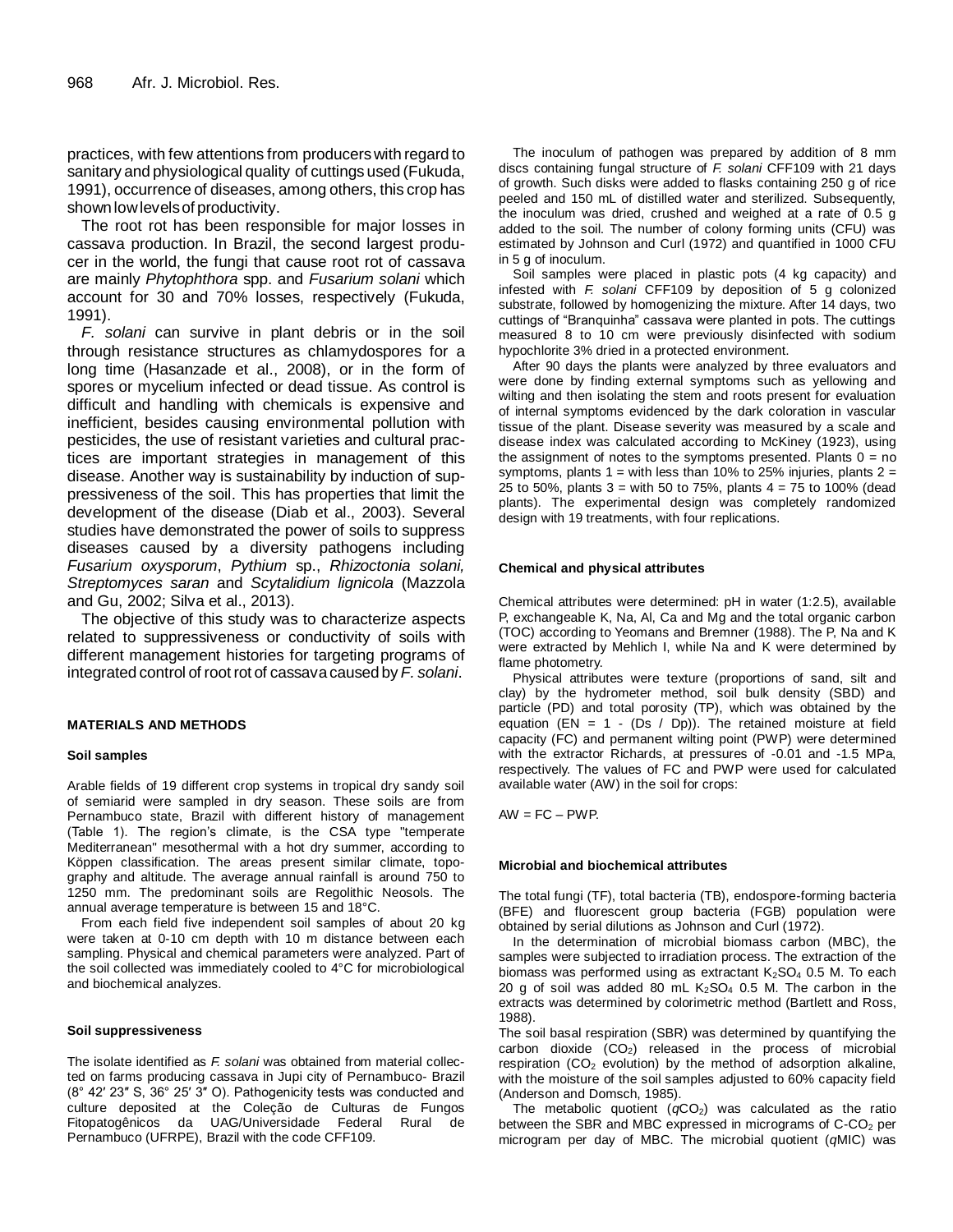**Table 1.** Field and use history of soils used to evaluate the natural suppressiveness of sandy soils against cassava root rot caused by *F. solani.*

| Code          | <b>History</b>                                                                                                                                                                                                       | <b>Textural class</b> |
|---------------|----------------------------------------------------------------------------------------------------------------------------------------------------------------------------------------------------------------------|-----------------------|
| <b>TDF</b>    | This area was used for comparative. The native vegetation consisting of small trees, mostly Jurema Sandy<br>(Mimosa tenuiflora) which lose their leaves seasonally, characteristic of Brazilian tropical dry forest. |                       |
| CAS           | Monoculture (Manihot esculenta), preparation of cultivation area with plowing and harrowing with Sandy<br>addition of cow manure before planting.                                                                    |                       |
| <b>GRA</b>    | Monoculture of elephant grass (Pennisetum purpureum) for more than five years.                                                                                                                                       | Sandy Ioam            |
| <b>PAST</b>   | Monoculture of pangola grass (Digitaria decumbens).                                                                                                                                                                  | Sandy Ioam            |
| <b>BEA</b>    | Monoculture of bean (Phaseolus vulgaris) under a traditional cultivation system, fertilized with cow Sandy<br>manure at the time of preparation, without irrigation management.                                      |                       |
| <b>PIG</b>    | Monoculture of pigeon pea (Cajanus cajan), traditionally managed system showing accumulation of Sandy<br>organic material at the base of the plants.                                                                 |                       |
| <b>BA</b>     | Area where the traditional management of burning was conducted about 10 days before sample Sandy<br>collection.                                                                                                      |                       |
| <b>CORCOW</b> | Intercropping cultivation (Zea mays + Vigna unguiculata).                                                                                                                                                            | Sandy Ioam            |
| <b>CASPC</b>  | Intercropping cultivation (Manihot esculenta + Cajanus cajan + Vigna unguiculata). under traditional Sandy Ioam<br>management carried out with periodic weeding.                                                     |                       |
| <b>COT</b>    | Monoculture of cotton (Gossypium hirsutum), located next to the highway with little weeding.                                                                                                                         | Sandy Ioam            |
| <b>ORA</b>    | Monoculture of orange (Citrus sinensis), the orchard features an accumulation of plant material on the Sandy loam<br>soil surface.                                                                                   |                       |
| <b>FEN</b>    | Monoculture of fennel (Pimpinella anisum) on a slope with many stones.                                                                                                                                               | Sandy Ioam            |
| <b>PAS</b>    | Monoculture of passion fruit (Passiflora edulis f. flavicarpa) under traditional management with drip Sandy loam<br>irrigation in stony soil hard to excavate.                                                       |                       |
| <b>CASH</b>   | Monoculture of cashew nuts (Anacardium occidentale), trees aged between 10 and 15 years.                                                                                                                             | Sandy Ioam            |
| CAB           | Monoculture of cabbage (Brassica oleracea) under a traditional cultivation system accomplished with Sandy Ioam<br>addition of chemical fertilizers and inputs for pest and disease control.                          |                       |
| PRI           | Monoculture of prickly-pear cactus (Opuntia cochenillifera) without recent management and with the Sandy loam<br>presence of weeds between the lines of the planting system.                                         |                       |
| <b>PEP</b>    | Monoculture of sweet pepper (Capsicum annuum). under sprinkler irrigation and where spraying for pest Sandy loam<br>and disease control was performed two days before sample collection.                             |                       |
| <b>CUK</b>    | Monoculture of cucumber (Cucumis sativus), under sprinkler irrigation.                                                                                                                                               | Sandy Ioam            |
| <b>EUC</b>    | Monoculture of eucalyptus (Eucalyptus globulus) with little accumulation of plant material on the soil Sandy loam<br>surface.                                                                                        |                       |
|               |                                                                                                                                                                                                                      |                       |

TDF = *Mimosa tenuiflora*; CAS = *Manihot esculenta*; GRA = *Pennisetum purpureum*; PAST = *Digitaria decumbens*; BEA = *Phaseolus vulgaris*; PIG = *Cajanus cajan*; BA = burned area; CORCOW = *Zea mays + Vigna unguiculata*; CASPC = *Manihot esculenta* + *Cajanus cajan* + *Vigna unguiculata;*  COT = *Gossypium hirsutum;* ORA = *Citrus sinensis;* FEN = *Pimpinella anisum;* PAS = *Passiflora edulis;* CASH = *Anacardium occidentale;* CAB *= Brassica oleracea;* PRI = *Opuntia cochenillifera;* PEP = *Capsicum annuum;* CUK = *Cucumis sativus;* EUC = *Eucalyptus globulus.*

calculated by MBC/TOC, according to Sparling (1992).

The soil enzymatic activities involved in C, P, S and N cycles was determined. The β-glucosidase (BGLU) (3.2.1.21) was determined according to the methodology proposed by Eivazi and Tabatabai (1988), using ρ-nitrophenyl-β-D-glucoside (SIGMA ALDRICH) as substrate. The acid and alkaline phosphatase (ALK PHOSPH/ AC PHOSPH), (EC 3.1.3) were determined by Eivazi and Tabatabai (1977); aryl-sulfatase (ARY) (EC 3.1.6.1) by Tabatabai and Bremmer (1972) and Urease (URE) (EC 3.5.1.5) by Kandeler and Gerber (1988).

#### **Statistical analysis**

The data of severity were subjected to analysis of variance (ANOVA) and compared by the Scott-Knott test at p ≤0.05 used to

#### soils were statistically significant. Subsequently, we selected the most suppressive soils and we submitted all the biotic and abiotic soil factors to multivariate analysis of principal components analyses (PCA) to determine which key variables is responsible for detecting differences between treatments. Finally, to compare the attributes involved in the soil suppressiveness against cassava root rot, the severity were compared with chemical, physical, microbial and biochemical data by linear correlation of Pearson, at 5% probability.

determine whether differences in suppressiveness among different

# **RESULTS AND DISCUSSION**

Among the sandy soil under 19 different cover, 42% were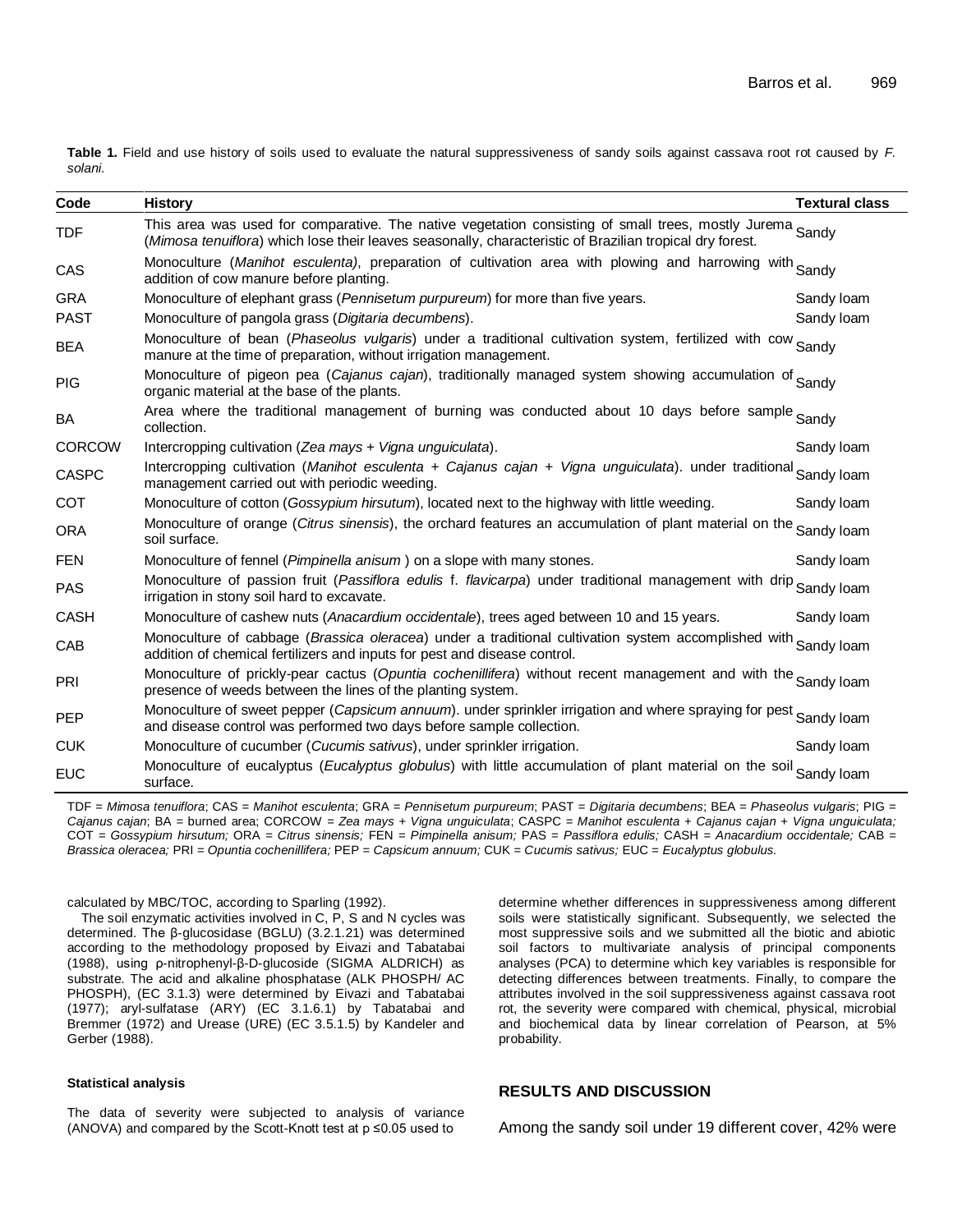

**Figure 1.** Disease severity of natural soil supressiveness to cassava rot root, caused by *F. solani*. TDF = *Mimosa tenuiflora*; CAS = *Manihot esculenta*; GRA = *Pennisetum purpureum*; PAST = *Digitaria decumbens*; BEA = *Phaseolus vulgaris*; PIG = *Cajanus cajan*; BA = burned area; CORCOW = *Zea mays + Vigna unguiculata*; CASPC = *Manihot esculenta* + *Cajanus cajan* + *Vigna unguiculata;*  COT = *Gossypium hirsutum;* ORA = *Citrus sinensis;* FEN = *Pimpinella anisum;* PAS = *Passiflora edulis;* CASH = *Anacardium occidentale;* CAB *= Brassica oleracea;* PRI = *Opuntia cochenillifera;* PEP = *Capsicum annuum;* CUK = *Cucumis sativus;* EUC = *Eucalyptus globulus*. \* Means followed by the same letter did not differ by Scott-Knott test at (p≤0.05).

considered conducive, 21% moderately conducive and 37% considered suppressive. There were significant differences ( $p \le 0.05$ ) between the severity of root rot of cassava in soil with different historical management (Figure 1). The highest disease suppression was found for system of consortium CORCOW (*Zea mays + Vigna unguiculata*) with medians of 26% of severity of the disease. This occurred probably due the diversity of plants that attracts a greater diversity of microorganisms that may be involved in soil suppressiveness (Friberg et al., 2005). A study on natural suppressiveness of 10 organic farms with arable fields soil against *R. solani* AG2.2IIIB in sugar beet showed high correlation between suppressiveness, bacterial diversity and fungal activity (Postma et al., 2008).

The diversity and quantity increase of microorganisms acting in soil suppressiveness against cassava root rot demonstrates a poor competitive ability of the causal agent of this disease, *F. solani* CFF109. However, the poor competitive ability of other *Fusarium* species has been reported, although there is a study that reports the opposite (Nyvall and Kommedahl, 1973). Therefore, the suppressive ability of soil to *Fusarium* species may vary according to aggressiveness and/or competitive ability of the isolates present in that soil (Knudsen et al., 1999). Furthermore, the microbial communities of rhizosphere from different plants may vary not only in number but also the structure that directly affects the capacity of soils suppressive to diseases caused by *Fusarium* (Abadie et al., 1998).

The interaction between hosts and pathogens (Termorshuizen et al., 2006; Ghini et al., 2007) can differ in the power of soil suppressiveness, due to the specificity and ecology of the causal agent in soil. For example, the soil inhabitant pathogen *R. solani* has a saprogenic stage and can grow in organic matter while *Verticillium* need a host to survive (Postma et al., 2008).

The second best treatment with suppressive capacity of cassava root rot was the CAS soil. Several studies show advantages in introducing organic materials to increase the power of soils suppressive against various pathogens such as *R. solani*, *Verticillium dahliae*, *Phytophthora nicotianae*, *Phytophthora cinnamomi, Fusarium oxysporum* f. sp. Lini and *Scytalidium lignicola* (Diab et al., 2003; Termorshuizen et al., 2006; Silva et al., 2013). The application of organic additives are beneficial to induce the production of fungi toxic compounds such as organic acids and ammonia (Termorshuize et al., 2006), these materials function as substrates for microorganisms that exert antagonistic competition with pathogens (De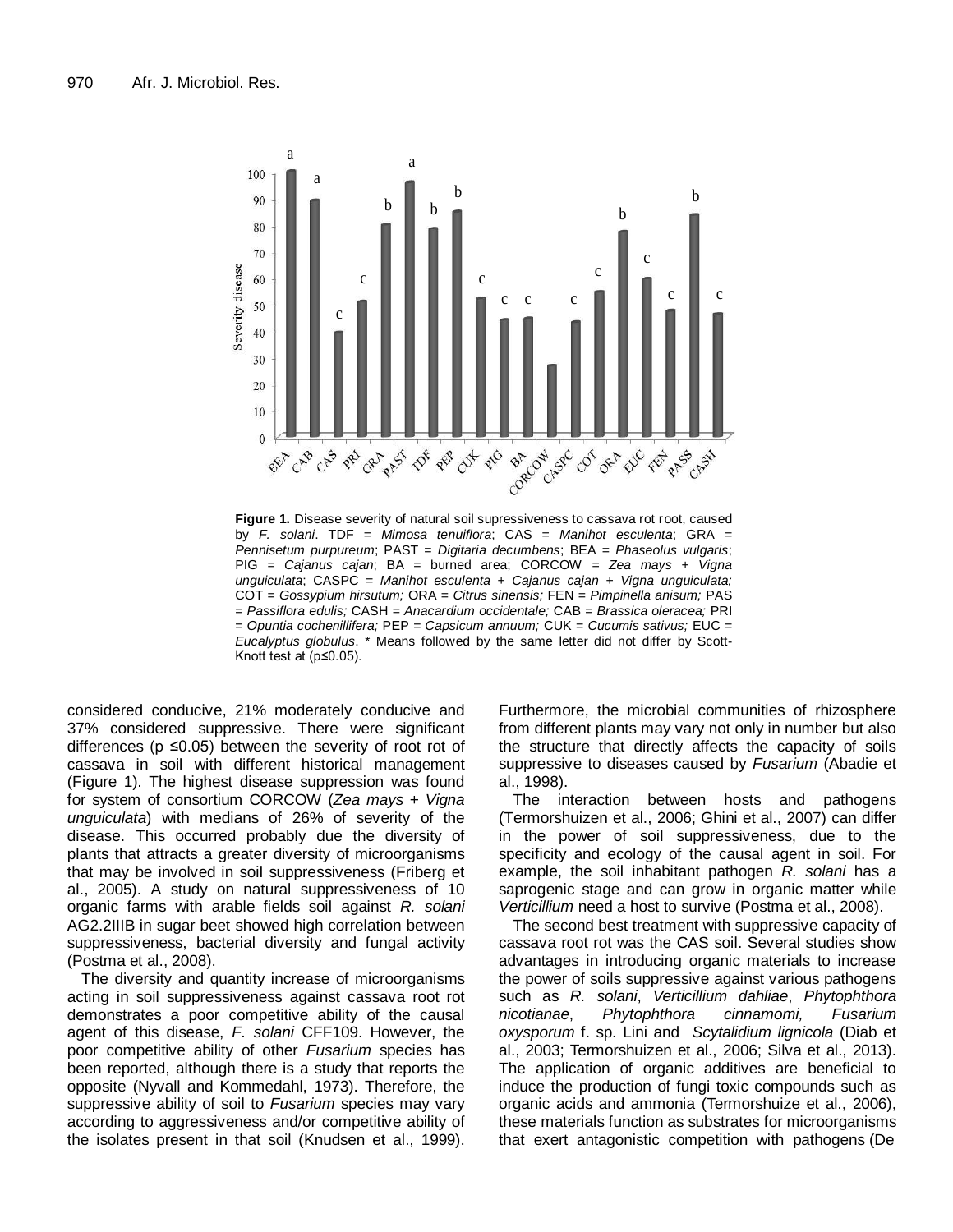Clercq et al., 2004).

The other treatments considered suppressive were in the order of most to least suppressive: CORCOW > CAS > CASPC>PIG>BA>CASH>FEN, all with severity ranging from 26 to 47% (Figure 1). Such treatments were used for multivariate analysis of principal component analyze.

The variation among suppressiveness soils to cassava root rot based on biotic and abiotic parameters is illustrated by PCA. The variation explained by the first two axes was 65.46% for the analysis based on abiotic (Figure 2A) and 55.51% for the biotic soil attributes (Figure 2B). Abiotic parameters that best describe the variation in soil supressiveness to root rot of cassava, caused by *F. solani* were: TP> Mg> WA> PWP> PD> Na> Al> FC> SBD. These parameters explain 39.68% of the variation (Axe 1; Figure 2A). The biotic soil parameters that best described the variation were: ARY> TF> qMic> SBR>EFB=FGB> TB> BGLU> MBC (Axe 1; Figure 2B). Cumulatively, these attributes explain 34.02% of the variation of soils suppressiveness.

The grouping of suppressive soils to cassava root rot differ between biotic and abiotic variables, therefore, the multivariate CPA was performed separately (Figure 2A for abiotic factors and Figure 2B for abiotic factors). The fact that biotic and abiotic attributes cannot group similar soils has been reported in other studies (Termorshuizen et al., 2006), corroborating the present study.

The correlation coefficient between disease severity and soil abiotic and biotic parameters are shown in Table 2. Among the abiotic factors, the increase of field capacity (FC) was accompanied by increased disease severity (positive correlation) suggesting that soils with higher field capacity has lower power suppressive to disease. In contrast, soils with higher amounts of Na have greater powers to suppress cassava root rot, caused by *F. solani*. In a study evaluating the ability of two soils suppressive: Low humic soil (LA) and Haplic soil (HA) club root disease of Chinese cabbage caused by *Plasmodiophora brassicae*, it was observed that the soil with a lower Na content, haplic soil (HA) showed less suppressive capacity, with a higher disease index (Murakami et al., 2000), corroborating the positive effect of Na in the soil suppressiveness.

We observed significant correlations between the severity of cassava root rot and biotic soil parameters such as: TB, FGB, ALPH, ACPH and BGLU, all with negative correlations with severity. Studies have reported that the presence of certain bacteria act directly on the disease suppressiveness, including *Pseudomonas* spp. (Mazzola and Gu, 2002), *Streptomyces* spp. (Tuitert et al., 1998) and *Lysobacter* spp. (Postma et al., 2008), suggesting some mechanisms of bacteria antagonism against plant pathogenic fungi. In addition to the bacterial populations, total microbial activities, metabolic structure of soil and microbial communities have been associated with suppressiveness diseases (Tuitert et al., 1998), regardless



**Figure 2.** Principal component analysis (PCA) based on disease suppressiveness of sandy soil of different management against cassava root rot disease. (A) Abiotic soil parameters; (B) biotic soil parameters. SBD = soil bulk density,  $PD =$  particle density,  $TP =$ total porosity,  $FC = field capacity$ ,  $PWP = permanent$  wilting point, AW = available water,  $TF = total fungi$ ,  $TB = total bacteria$ ,  $EFB =$ endospore-forming bacteria, FGB = fluorescent group bacteria,  $MBC$  = microbial biomass carbon,  $SBR$  = soil basal respiration, *q*CO2 = metabolic quotient, Qmic =microbial quotient, BGLU = βglucosidase, ACPH = acid phosphatase, ALPH = alkaline phosphatase, ARY = aryl-sulfatase, URE = urease. CAS = *Manihot esculenta*; PIG = *Cajanus cajan*; BA = burned area; CORCOW = *Zea mays + Vigna unguiculata*; CASPC = *Manihot esculenta* + *Cajanus cajan* + *Vigna unguiculata;* FEN = *Pimpinella anisum;* CASH = *Anacardium occidentale.*

of soil type (Murakami et al., 2000) and by several factors (Janvier et al., 2007), mainly soil biotic attributes.

We found a significant correlation between cassava root rot suppression in natural sandy soils and the activity of three enzymes: ALPH, ACPH and BGLU that should be used as a new mode of evaluation of cassava root rot suppression. Many experiments aimed at disease suppressiveness are performed with highly commercial plants, due to the importance of cassava to small farmers, they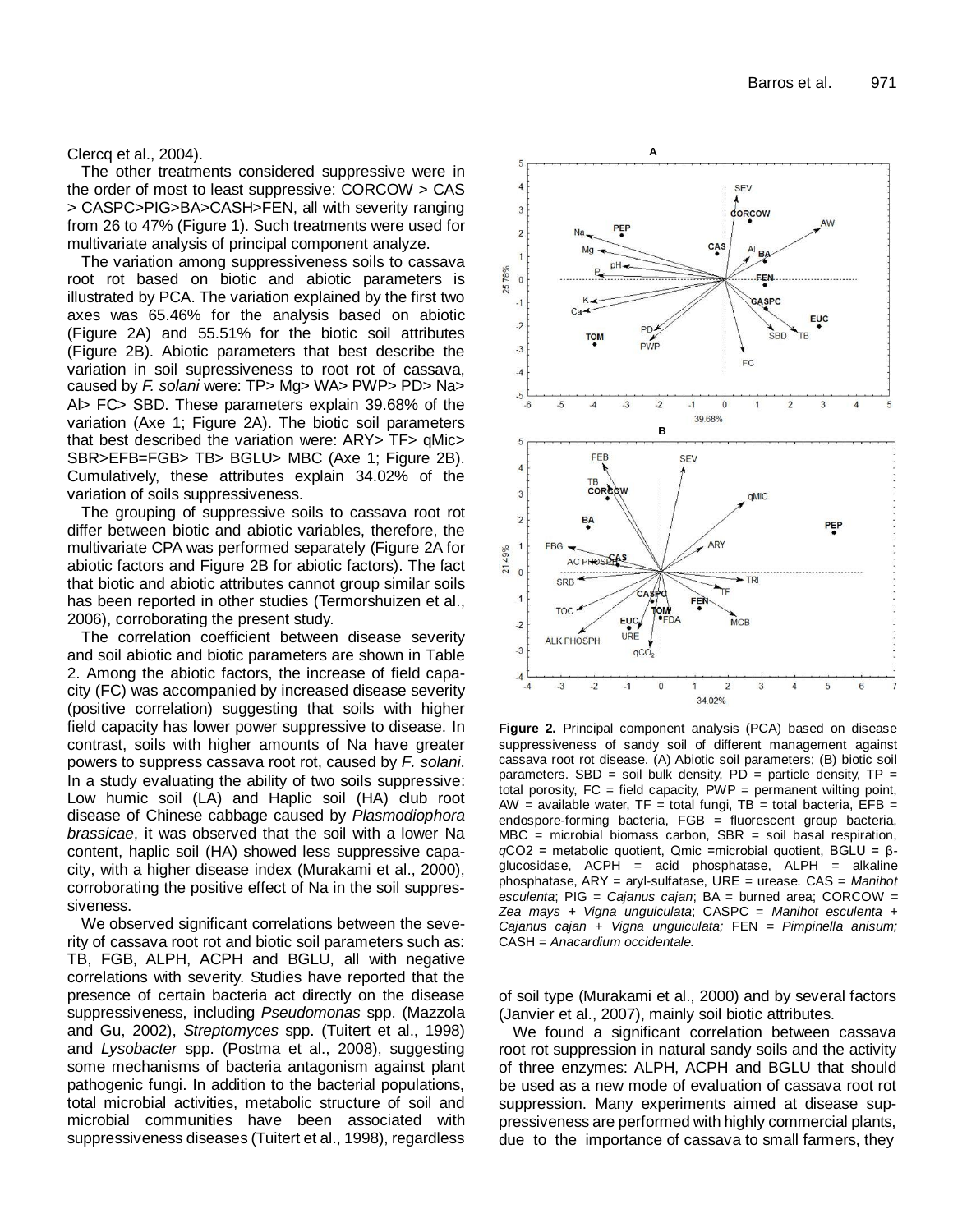**Table 2.** Correlation coefficient between severity of cassava root rot against abiotic and biotic parameters of sandy soil from different history of management.

| <b>Abiotic</b>                            | <b>Severity</b> |  |
|-------------------------------------------|-----------------|--|
| Particle density                          | $-0.37$         |  |
| Soil bulk density                         | $-0.22$         |  |
| <b>Total porosity</b>                     | $-0.08$         |  |
|                                           | $0.56*$         |  |
| Field capacity<br>Permanent wilting point | 0.06            |  |
| Available water                           | 0.40            |  |
|                                           |                 |  |
| рH                                        | 0.00            |  |
| P                                         | $-0.13$         |  |
| κ                                         | 0.32            |  |
| Ca                                        | 0.09            |  |
| Mg                                        | $-0.18$         |  |
| Na                                        | $-0.52*$        |  |
| AI                                        | $-0.01$         |  |
| <b>Biotic</b>                             |                 |  |
| Total fungi                               | $-0.41$         |  |
| Total bacteria                            | $-0.52*$        |  |
| Endospore-forming bacteria                | $-0.16$         |  |
| Fluorescent group bacteria                | $-0.50*$        |  |
| Total organic carbon                      | 0.39            |  |
| Microbial biomass carbon                  | 0.34            |  |
| Soil basal respiration                    | 0.09            |  |
| Microbial quotient                        | 0.00            |  |
| Metabolic quotient                        | 0.11            |  |
| Acid phosphatase                          | $-0.57*$        |  |
| Alkaline phosphatase                      | $-0.52*$        |  |
| β-glucosidase                             | $-0.58*$        |  |
| Aryl-sulfatase                            | $-0.15$         |  |
| Urease                                    | 0.34            |  |

\*Significant correlation coefficient by Pearson correlation analysis. The level of 5% probability.

should sought for an alternative disease management that is very important for all producing countries. Therefore, we recommended increasing the diversity of microorganisms in soil by use of a consortium and application of organic matter in the soil.

# **Conclusions**

There is a potential for natural suppressiveness of sandy soils in suppressing cassava root rot caused by *F. solani* CFF109. The analysis of the total population of bacteria, fluorescent group bacteria, acid phosphatase, alkaline phosphatase and β-glucosidase enzyme activities are biotic attributes that could serve as a tool to evaluate the soil suppressiveness. We concluded that sandy soils with consortium system and with organic matter have the power to suppress cassava root rot.

# **ACKNOWLEDGEMENT**

The authors thank CNPq for financial support (Process 562584/2010-2).

# **REFERENCES**

Abadie C, Edel V, Alabouvette C (1998). Soil suppressiveness to *Fusarium* wilt: influence of a cover-plant on density and diversity of *Fusarium* populations. Soil Biol. Bioch. 30: 643-649.

Adeoti O (2010). Water use impact of ethanol at a gasoline substitution ratio of 5% from cassava in Nigeria. Biomass Bioenerg. 34: 985–992.

- Anderson TH, Domsch KH (1985). Determination of ecophysiological maintenance carbon requirements of soil microorganisms in a dormant state. Biol. Fert. Soils. 1: 81-89.
- Bartlett RJ, Ross DS (1988). Colorimetric determination of oxidizable carbon in acid soil solutions. Soil Sci. Soc. Am. J. 52: 191-1192.
- Buensanteai N, Athinuwat D (2012). The antagonistic activity of *Trichoderma virens* strain TvSUT10 against cassava stem rot in Thailand. Afr. J. Biotechnol. 11: 14996-15001.
- Chaisinboon O, Chontanawatb I (2011). Factors determining the competing use of Thailand"s cassava for food and fuel. Energy Procedia 9: 216–229.
- De Clercq D, Vandesteene L, Coosemans J, Ryckeboer J (2004). Use of compost as suppressor of plant diseases. In: Lens P, Hamelers B, Hoitink HAJ, Bidlingmaier W (Eds.), Resource recovery and Reuse in Organic Solid Waste Management. IWA publishing, London, pp. 317– 337.
- Diab HG, Hu S, Benson DM (2003). Suppression of *Rhizoctonia solani*  on impatiens by enhanced microbial activity in composted swine waste-amended potting mixes. Phytopathology 93: 1115–1123.

Eivazi F, Tabatabai MA (1977). Phosphatases in soils. Soil Biol. Bioch. 9:167-172.

- Eivazi F, Tabatabai MA (1988). Glucosidases and galactosidases in soils. Soil Biol. Bioch. 20: 601-606.
- Friberg H, Lagerlof J, Ramert B (2005). Influence of soil fauna and fungal plant pathogens in agricultural and horticultural systems. Biocontrol Sci. Tech. 15: 641–658.
- Fukuda C (1991). Podridão das Raízes da Mandioca. In Fukuda (Eds) EMBRAPA em foco 08, Embrapa Mandioca e Fruticultura Publisher, Cruz das Almas, pp. 1-2.
- Ghini R, Patricio FRA, Bettiol W, Almeida IMG, Maia ADHN (2007). Effect of sewage sludge on suppressiveness to soil-borne plant pathogens. Soil Biol. Bioch. 39: 2797–2805.
- Hasanzade F, Rastegar MF, Jafarpou B, Kermani M (2008). Identification of *Fusarium solani* f. sp. pisi the cause of root rot in chickpea and assessment of its genetic diversity using AFLP in northeast Iran. Res. J. Biological Sci. 3: 737-741.
- Janvier C, Villeneuve F, Alabouvette C, Edel-Hermann V, Mateille T, Steinberg C (2007). Soil health through soil disease suppression: which strategy from descriptors to indicators? Soil Biol. Biochem. 39:1-23.
- Johnson LF, Curl EA (1972). Methods for research on the ecology of soil-borne plant pathogens. Minneapolis: Burgess. 235p.
- Kandeler E, Gerber H (1988). Short-term assay of soil urease activity using color-imetric determination of ammonium. Biol. Fert. Soils. 6: 68-72.
- Knudsen IMB, Deboszb K, Hockenhulla J, Jensena DF, Elmholtb S (1999). Suppressiveness of organically and conventionally managed soils towards brown foot rot of barley. App. Soil Ecol. 12:61-72.
- Mazzola M, Gu YH (2002). Wheat genotype-specific induction of soil microbial communities suppressive to disease incited by *Rhizoctonia solani* anastomosis group (AG)-5 and AG-8. Phytopathol. 92:1300– 1307.
- McKiney HH (1923). Influence of soil temperature and moisture on infection of wheat seedlings by *Helminthosporium sativum.* J. Agric. Res. 26:195-218.
- Murakami H, Tsushima S, Shishido Y (2000). Soil suppressiveness to clubroot disease of Chinese cabbage caused by *Plasmodiophora*